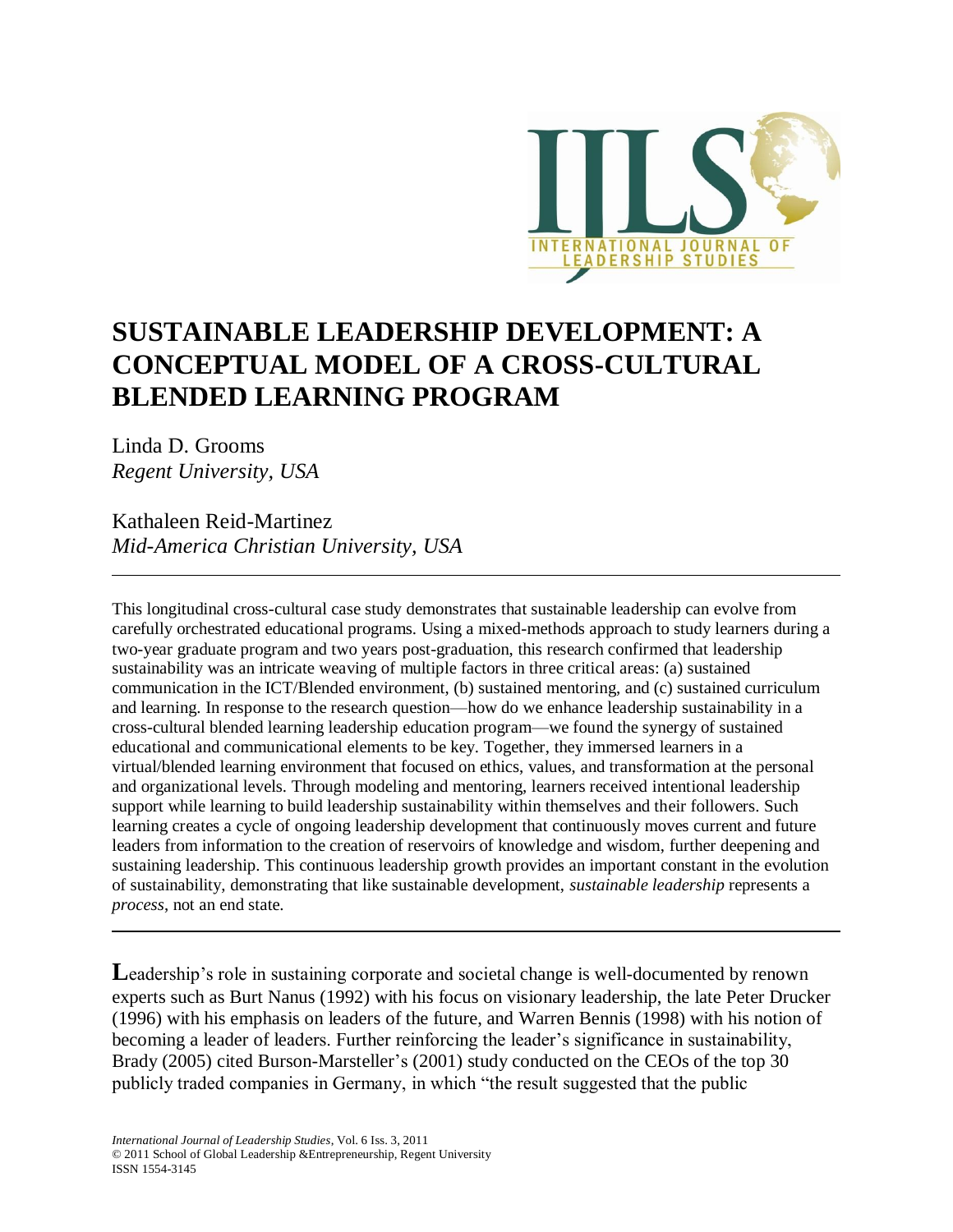reputation of the company is to almost two-thirds determined by its leader" (p. 107). Confirming this finding, a subsequent Burson-Marsteller study conducted in the U.S. "of 1155 key stakeholders found that the reputation of the CEO contributes heavily to how companies are perceived today" (as cited in Brady, p. 108). With a proclivity toward receiving ongoing sustainability accolades, Brady noted that leaders at companies such as Ben and Jerry"s (Ben Cohen), BP (Lord Browne), DuPont (Chad Holliday), and Patagonia (Michael W. Crooke) have made sustainability an organizational priority. But what is sustainability and how does it relate to sustainable leadership development in global societies; and, most importantly for the work here, does advanced education through modern technologies promote leadership sustainability across and among cultures?

#### **Sustainability and Sustainable Development**

Driving sustainable development in the global environment, the UN resolution *Agenda 21*  called for the examination of four key areas: (a) social and economic dimensions (e.g., promoting health, combating poverty, and decision-making based upon environmental development); (b) conservation and management of resources (e.g., combating pollution and protecting forests and other fragile environments); (c) strengthening the role of major groups (e.g., children, women, and workers); and (d) means of implementation (e.g., education and technology) (UN Department of Economic & Social Affairs, 1992). One cannot combat poverty or promote sustainable agriculture and rural development without sustainable leadership in economic, educational, and civil realms. Nor can one strengthen the roles of children, workers, farmers, business and industry, or the scientific and technological communities without leadership that recognizes the need for an ongoing investment in the community. From these initiatives, one thing is clear: a key element to the success of this agenda and the productive advancement of society in this century is leadership, thus making sustainable leadership development imperative.

One critical challenge is to define sustainability and its related concept, sustainable development. Acknowledging a need for explicit definitions, Portney (2003) conceded that these are often considered broad concepts with multiple meanings. Asserting that while sustainability is often understood, Riddell (2004) concurred with Portney that it is not well-defined. In contrast, Brady (2005) subsequently tackled the definitions. In his opinion, "sustainability refers to the ability of something to keep going *ad infinitum*" (p. 7), and sustainable development "represents a journey, not a destination" (p. 6).

Although some trace the genesis of the term sustainability to Lester Brown, an ardent environmentalist and founder of Worldwatch Institute (Hargreaves & Fink, 2006), others identify the 1987 *Bruntland Report.* Interwoven with sustainability, this report claimed that sustainable development "implies meeting the needs of the present without compromising the ability of future generations to meet their own needs" (United Nations General Assembly, 1987, ¶ 2). This theme was reiterated in *Agenda 21,* emanating from the 1992 United Nations (UN) Conference on Environment and Development in Rio de Janeiro (Earth Summit), and again at the UN 2002 Johannesburg Summit (Earth Summit 2).

Historically, the term sustainability is most often seen in the environmental and ecology lexicons (e.g., Brandon & Lombardi, 2005); however, it more recently has been embedded in economic development literature, particularly in the realm of sustainable cities (Ling, 2005; Portney, 2003; Riddell, 2004; Sorensen, Marcotullio, & Grant, 2004). Beyond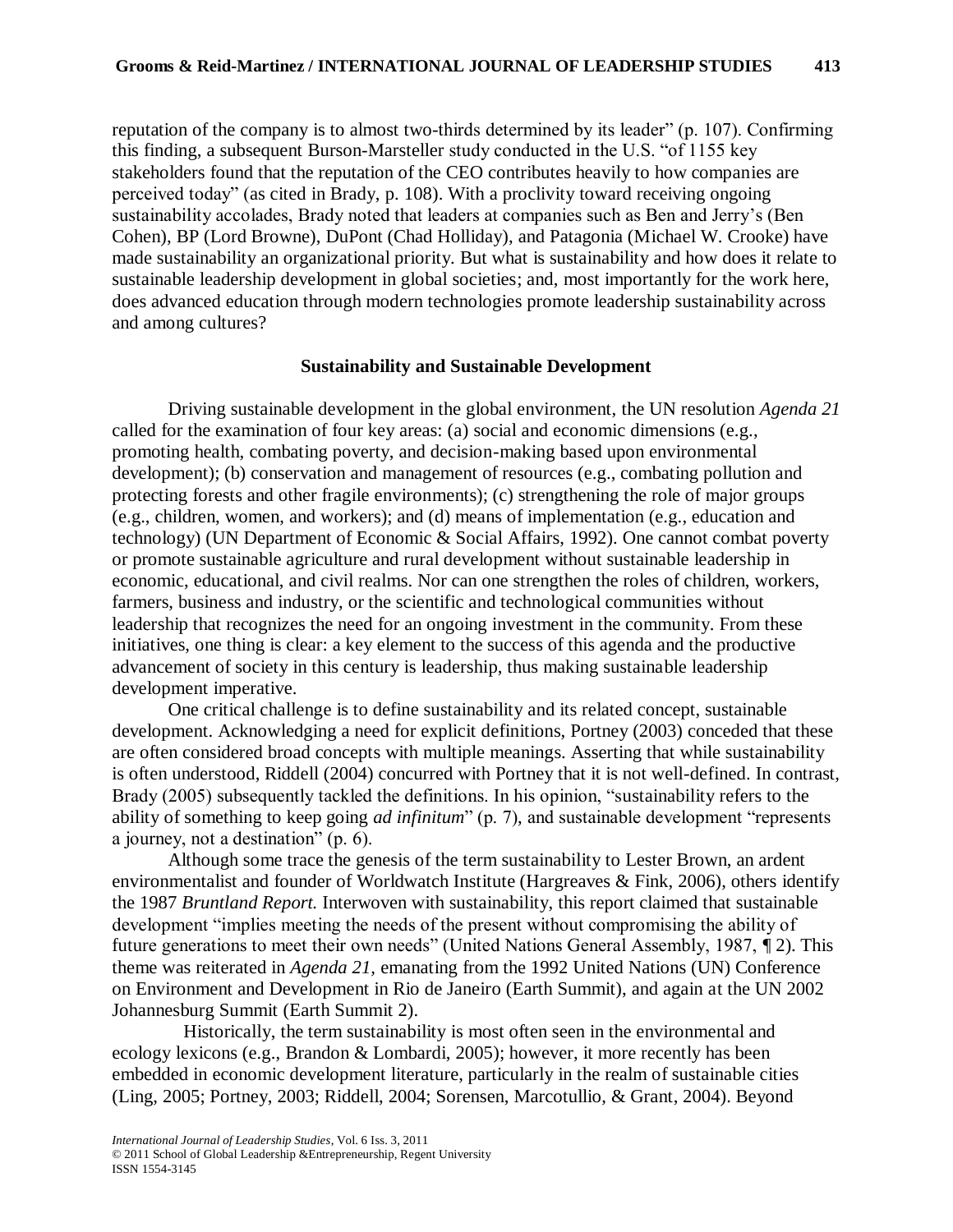economics and the environment, Brady (2005) found a sustainability emphasis in what he classifies as ""hard-core" business journals" (p. 11). He went so far as to say that "corporate sustainability could be set to represent the revolution of the twenty-first century . . . . [He further claimed that] "smart companies" are trying to engage civil society, moving from being a part of the problem to being part of the solution" (p. 12). This is in keeping with Fullan"s (2005) definition of sustainability: "the capacity of a system to engage in the complexities of continuous improvement consistent with deep values of human purpose" (p. ix). To achieve this sustainability, Fullan called attention to the role of leadership. He noted Archimedes, the first to explain the principle of the lever. In Fullan"s judgment, Archimedes pointed to a very important element of sustainability when he said, ""Give me a lever long enough and I can change the world."" Fullan further declared, "for sustainability, that lever is leadership" (p. 27).

Implying the importance of leaders to not only understanding organizational structures but also ethics and morality, Fullan (2005) stressed that all levels of a system must take moral purpose seriously in the sustainability process. In conjunction with this, the Sustainability Leadership Institute (n.d.) teaches that "humanity has the ability to make development sustainable" (¶ 3). Such institutes develop and increase leadership capacity locally, nationally, and internationally to create economic, environmental, and social sustainability.

While a paucity of literature on leadership sustainability exists, one primary study sponsored by the Spencer Foundation emphasized the importance of sustainable leadership. In their three-decade study of educational change at eight Canadian high schools, Hargreaves and Goodson (as cited in Hargreaves & Fink, 2003) indicated "that one of the key forces influencing change or continuity in the long term is leadership, leadership sustainability" (p. 2). Furthering this and embracing the environmental stance, Hargreaves and Fink claimed that sustainability is more than merely making things last:

Sustainable leadership matters, spreads and lasts. It is a shared responsibility, that does not unduly deplete human or financial resources, and that cares for and avoids exerting negative damage on the surrounding educational and community environment. Sustainable leadership has an activist engagement with the forces that affect it, and builds an educational environment of organizational diversity that promotes cross-fertilization of good ideas and successful practices in communities of shared learning and development. (p. 3)

From this definition, Hargreaves and Fink specifically cited seven critical principles of sustained leadership:

- 1. Sustainable leadership creates and preserves sustaining learning.
- 2. Sustainable leadership secures success over time.
- 3. Sustainable leadership sustains the leadership of others.
- 4. Sustainable leadership addresses issues of social justice.
- 5. Sustainable leadership develops rather than depletes human and material resources.
- 6. Sustainable leadership develops environmental diversity and capacity.
- 7. Sustainable leadership undertakes activist engagement with the environment. (pp. 3-10)

In 2004, Hargreaves and Fink reframed these seven principles into a more concise form: sustainable leadership matters, spreads, lasts, is socially just, is resourceful, promotes diversity,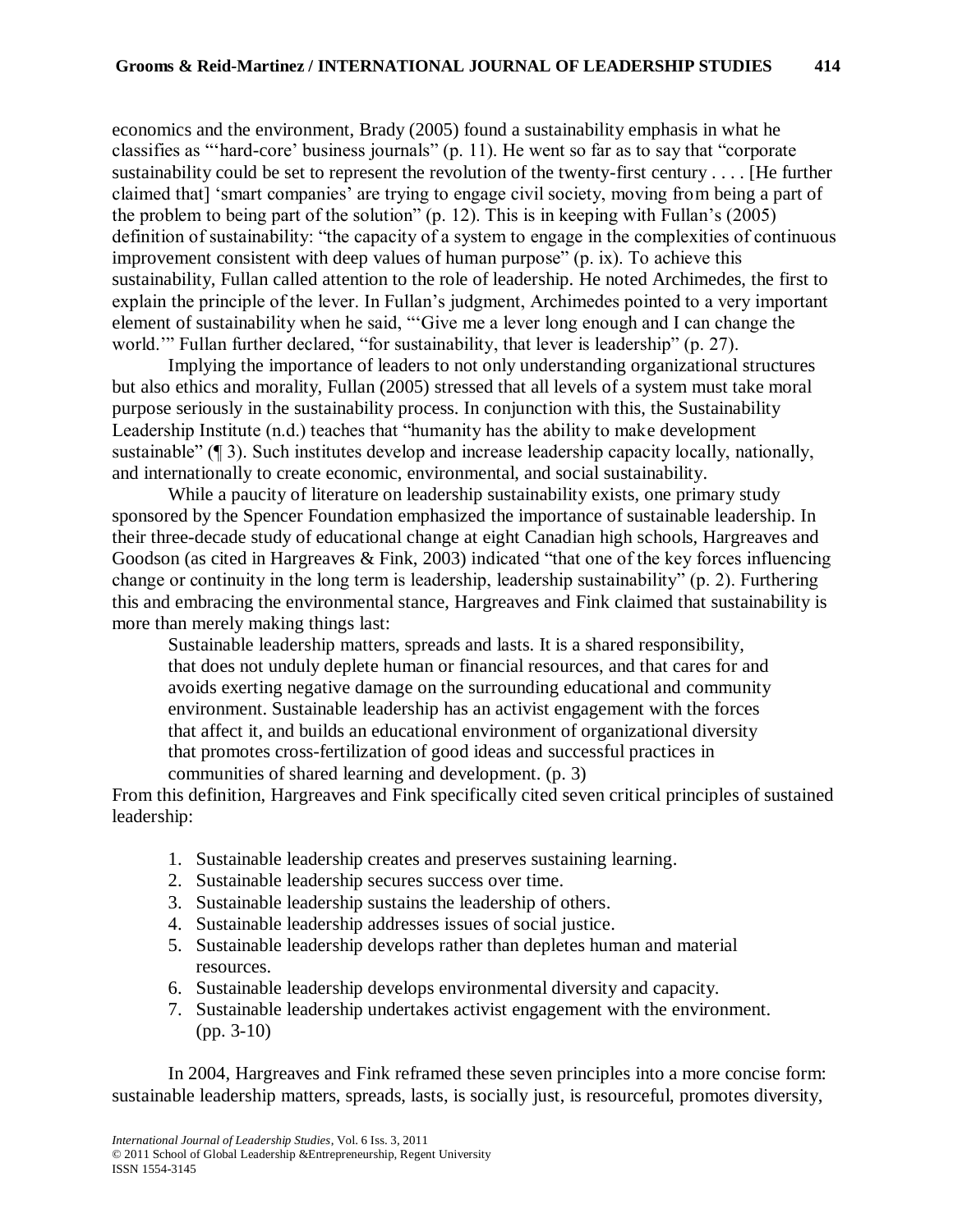and is activist. Continuing the evolution of this concept in 2006, the authors promoted the depth, length, and breadth of sustainable leadership while reinforcing justice, diversity, resourcefulness, and conservation, which they clarified as learning "from the best of the past to create an even better future" (p. 20). In fact, Hargreaves (2007) went so far as to say that sustainable leadership "preserves and develops deep learning for all that spreads and lasts, in ways that do no harm to and indeed create positive benefits for others around us, now and in the future" (p. 224). At the core of these principles is the need for leadership education to encourage leaders to know themselves, their gifts, and personality tendencies, as well as their leadership abilities within the organization.

While meeting leaders where they are, developing today's leadership in a global society demands an educational model that enhances leader sustainability. This begs the question that became our foundational research inquiry: how do we enhance leadership sustainability in a cross-cultural blended learning leadership education program?

## **Methods**

Leadership sustainability is the ability of leaders to recognize the intricate systems interwoven with human values that promote sustainability. Therefore, examination of a successful leadership development program will provide insight regarding leadership education. Using a mixed-methods approach, this study involved a longitudinal case study of a two-year cross-cultural graduate-level leadership program. In addition, the researchers tracked these participants for two years post- graduation (a) to determine the participants" leadership sustainability and (b) to assess program quality in sustaining leadership development.

#### **The Program**

The selected program emphasized leadership transformation and ethics, consistent with Hargreaves and Fink"s (2003, 2004, 2006) concern for social justice and Fullan"s (2005) concern for the moral underpinnings required for sustainable leadership development. It also reflected the complexity of systems, information, and culture with which today"s leaders constantly wrestle.

Cross-cultural in nature, the program used face-to face (f2f) communication and Information Communication Technologies (ICTs). Garnering resources and using wisdom to cross multiple boundaries—geographical, interdisciplinary, and intercultural—successful educational models often employ ICTs to reach and sustain leaders as learners who in turn sustain their societal and corporate structures. The use of these ICTs in this institution allowed educators to not "just do education as normal," but to diffuse education throughout even remote areas of society as it brought professors and learners together across geographic, national, and intercultural boundaries. It also required an understanding of distance learning pedagogical frameworks, such as that of Bocarnea, Grooms, and Reid-Martinez (2006). In many ways, this blended-learning approach transcended the customary face-to-face environment that requires participants to limit their dialog and interaction to specified learning periods in any given week.

Employing multiple delivery modes, this blended learning program incorporated two course modules per term, with six terms throughout the length of the program. Each module consisted of a one-week onsite residency in Sao Paulo, Brazil with intensive f2f instruction followed by six weeks of online learning in a virtual classroom using ICTs. While the content of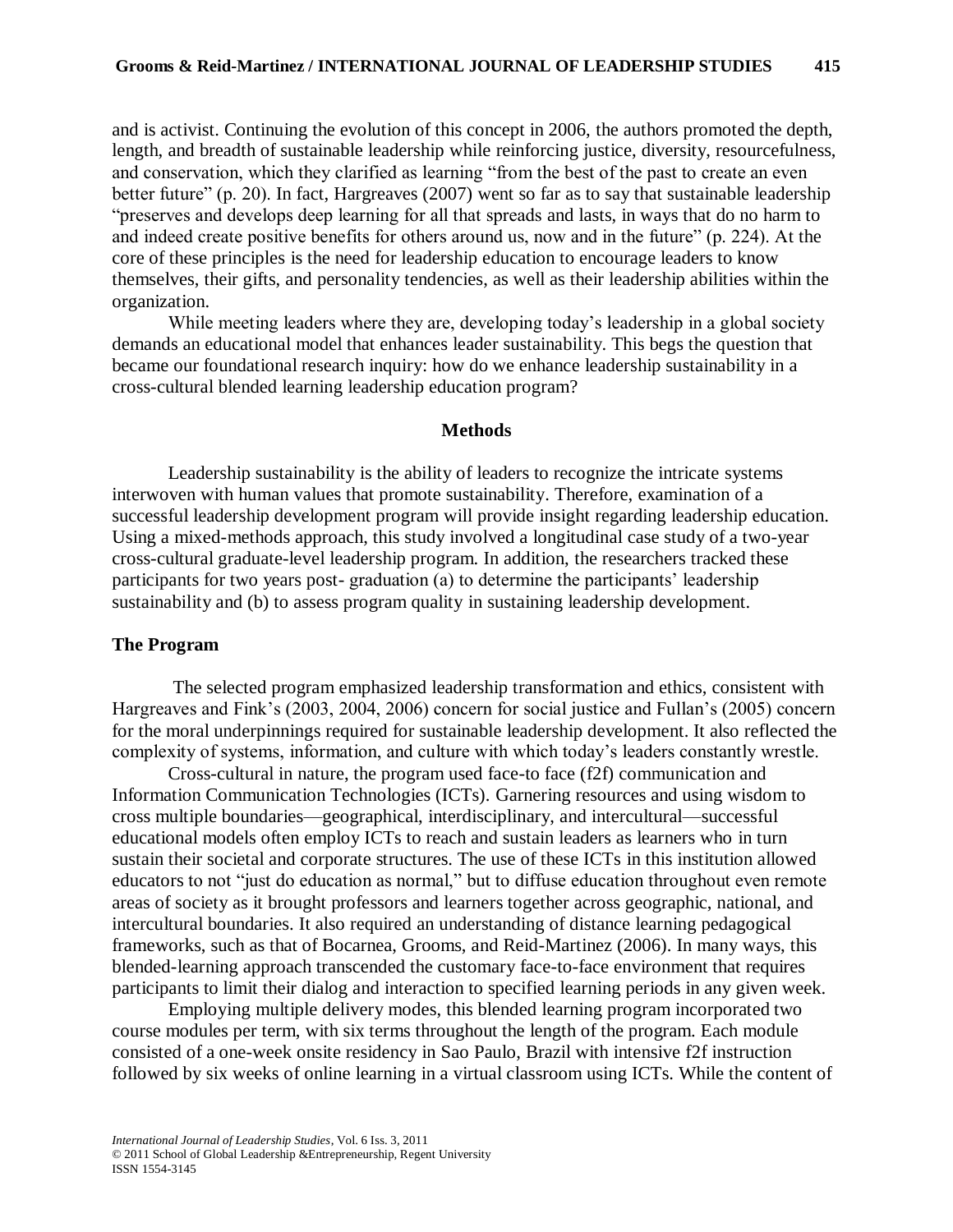each course rested on theoretical principles, each course required practical leadership application.

## **Participants**

Although this program consisted of 11 professors (7 males, 4 females) from a university in the southeastern US, the study focused on the two lead professors (2 females) and the 17 Latin American learners from multiple professions (7 males, 10 females). Learners chose this program to enhance their leadership skills by pursuing a master"s degree with a concentration in educational leadership. Upon entry into the program, the age range of the learners was 23 to 53 with a mean age of 34. All except two learners completed the program and all forms of data collection. The two who discontinued their studies (1 male, 1 female) terminated at the conclusion of the second term for personal reasons.

## **Instrumentation and Data Collection**

In order to understand this group, the researchers used multiple data collection strategies to assess personal leadership development as it related to their respective roles within their organizations throughout the two-year program and two years post-graduation. While so much measurement over a four-year period has the potential of "tool fratricide," multiple instruments were used because of the intercultural and international dimensions of the program. Stark language and cultural differences were presumed to require more attention to the nuance of change within the learners. Constant and diligent oversight of the progress of the students in understanding leadership in a global context was achieved through "erring" on the side of overmeasurement.

Self-assessments were administered at strategic points throughout the program—first and second terms, midway, and end of program— not only providing insight into where the learners began in this leadership journey, but also revealing their growth and development throughout the program. Providing a psychological and leadership profile, these metacognitive activities facilitated formative opportunities for learners to specifically explore their personal psychosocial and cultural dimensions, leadership traits and styles, and conflict resolution preferences. Learner communication preferences were also examined in light of the program"s mentoring functions and how communication supported conflict resolution.

First, psychosocial and cultural dimensions of the learners were probed. The psychosocial dimension included self-assessments of learners" motivational levels, functional gifts, and personality tendencies (Selig & Arroyo, 1989) as well as the 93-item *Myers-Briggs Type Indicator, Form M.* In addition, two underlying cultural issues were continually monitored: ethnocentrism and high/low context. Cultural acuity was first measured through a modified 18 item ethnocentrism scale based on the work of Neuliep, Chaudoir, and McCroskey (2001), and second by a 9-item high (collective) and low (individual) context scale developed from DeVito's (2004) work, which was based on the research of Hall (1983), Hall and Hall (1987), Gudykunst (1991), and Victor (1992). Due to the cultural differences in learners and the two lead professors, both groups self-assessed in these areas.

Second, learners explored their various leadership traits and styles using Northouse"s (2004) 10-item *Leadership Trait Questionnaire* and 20-item *Style Questionnaire*. While highlighting the leader"s strengths and weaknesses, the *Trait Questionnaire* "quantifies the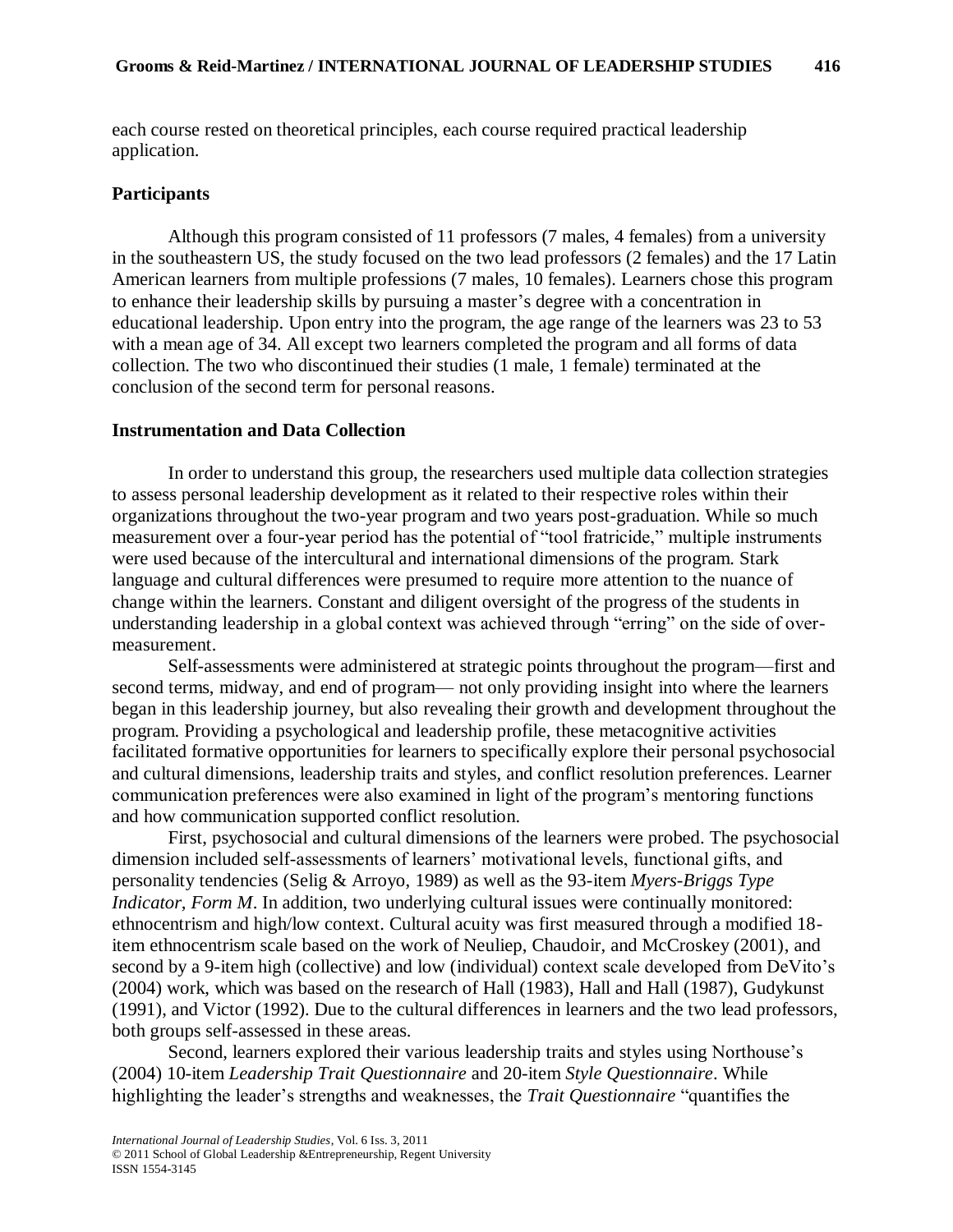perceptions of the individual leader and [five] selected observers" (p. 30). The *Style Questionnaire* provided the opportunity for learners to self-assess their tendency toward task or relationship behavior. To complement these quantitative measures, learners also reflected on their leadership through time logs, personal leadership autobiographies, personal leadership philosophies, and culminating portfolios.

Third, the learners' conflict resolution preferences were explored using Shockley-Zalabak"s (2002) *Personal Profile of Conflict Predispositions, Strategies, and Tactics.* This 44 item instrument measures preferred style for handling conflict: avoidance, competition, compromise, accommodation, and collaboration.

And fourth, communication preferences were assessed with McCroskey and Richmond"s (1996) *Willingness to Communicate Scale (WTC)* and Grooms and Bocarnea"s (2003) *Computer-Mediated Interaction Scale (CMIS).* The *WTC* is a 20-item instrument that measures an individual"s predisposition to communicate in a variety of contexts. Based on Grooms" (2000) work on computer-mediated interaction, the *CMIS* is a 122-item instrument that measures the importance of task and social learner-faculty and learner-peer interaction.

After compiling a personal psychological and leadership profile, learners conducted organizational assessments to clarify their leadership roles, which helped them develop strategic organizational goals. This process included planning, scheduling, implementing, and evaluating organizational growth and aligning personal leadership goals within that context. All of these activities were facilitated through the curriculum, which culminated in participants" professional portfolios.

An additional instrument appraised mentoring the learners received during their program. Based upon Jacobi's (1991) work, the following mentoring functions were explored on a 15-item assessment: (a) acceptance/support/encouragement, (b) advice/guidance, (c) access to resources, (d) challenge, (e) clarification of values and goals, (f) coaching, (g) information, (h) protection, (i) role modeling, (j) social status, (k) socialization, (l) sponsorship, (m) stimulation of acquisition of knowledge, (n) training/instruction, and (o) visibility/exposure.

To assess program quality in sustaining leadership development, the researchers conducted formative program assessments using surveys, multiple onsite interviews, and onsite focus groups to enable necessary adjustments to meet learner needs as they surfaced. The study also used summative assessments such as graduation rate, cumulative grade point average (GPA), and learner self-assessment of their leadership growth. Two years post-graduation, the researchers solicited open-ended responses via email to determine where the graduates were in terms of their careers and ongoing leadership development, also asking what impact the program had on their current leadership placement.

## **Findings and Interpretations**

Following analysis, findings and interpretations were divided into four major categories: Leadership Development Program Outcomes, Strategically Designed Curriculum for Leadership Development, Mentoring, and ICT/Blended Communication.

## **Leadership Development Program Outcomes**

In examining program quality for sustaining leadership development, two levels of summative outcomes were measured: one immediate and the other longitudinal. The first level of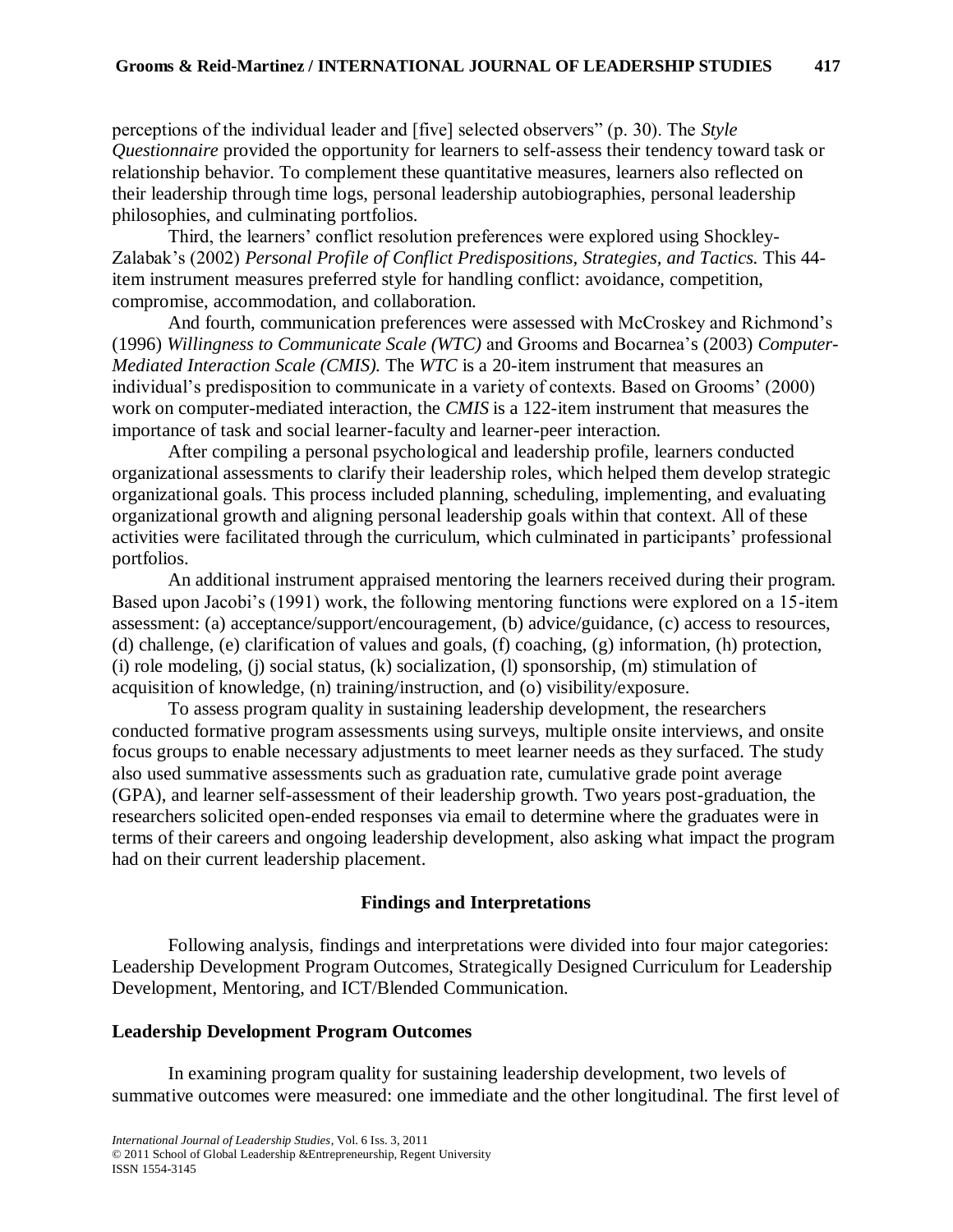outcome measurement was at the conclusion of the two-year program. This included graduation rate, cumulative grade point average (GPA), and a qualitative component of leadership growth self-analysis. Eighty-eight percent of the cross-cultural learners graduated ( $n = 15$ ). Based on a 4point scale, the mean GPA was 3.8. Self-analysis comments reflected that 100% of the learners experienced significant leadership growth at program completion. For example, one learner noted, "Before I started this [program], I would look at my natural skills and find it hard to detect the profile of a leader. Nevertheless, today I have a different view." A second student expressed, "My conclusion is that I have been transformed through the knowledge and wisdom acquired during this master"s." Finally, another said, "I have learned so much about myself and my leadership style, traits, and abilities, and that has helped me to improve my performance . . . in every situation I am expected to exert leadership."

The second level of summative outcome measurement followed learners two years postgraduation. These longitudinal outcomes fell into two categories: career development and continued self-assessed leadership growth. Aligning with the goals of the program, all learners cited increased and sustained capacity for leadership in terms of their career development. Four were pursuing additional graduate studies at institutions such as Harvard and the Massachusetts Institute of Technology; two had moved to East Asia to assume educational leadership responsibilities; and two were serving on executive educational boards. One, an entrepreneur in the field of security, reported expanded growth and capacity in his organization. A second entrepreneur began an English language program for adults and children. One, a banking vicepresident, credited the program with his ability to better understand human resources and for increasing his team"s capacity, which in turn increased quarterly earnings. Others also continued to excel in their endeavors as a marketing research director, a teacher, a translator, and an export analyst in a major medical supply company.

In addition to career development, learners reported continued leadership growth. Some claimed that due to the learning and application of the knowledge gained from the program, they were placed into higher levels of national and international leadership. All credited the program with challenging and giving them space to develop their own leadership philosophies, resulting in attitudinal and behavioral changes still demonstrated two years post-graduation. As represented by the following response, learners provided powerful self-reports about their changes: "the leadership training . . . gave me more knowledge of peoples" behavior and polished my soul and heart . . . It brought me wisdom and experience which I can apply in the relationships of everyday life and work." Others concurred, reporting that the most important leadership moral and ethical principles they learned were how to deal with and influence people. This influence included their ability to more effectively handle issues of social justice by implementing appropriate policies, processes, and procedures that assured equity within their organizations and teams. In turn, this increased the human resource capacity within their leadership span. According to the participants, such attitudes and behaviors sustained their leadership and helped them grow other leaders.

# **Strategically Designed Curriculum for Leadership Development**

Catapulting the success of these outcomes was a curriculum strategically designed around three areas: (a) course content, (b) personal self-assessments, and (c) organizational assessments. Interviews with students two years post-graduation resulted in an interesting finding best expressed by one student representing the group: "I can say that the curriculum is still alive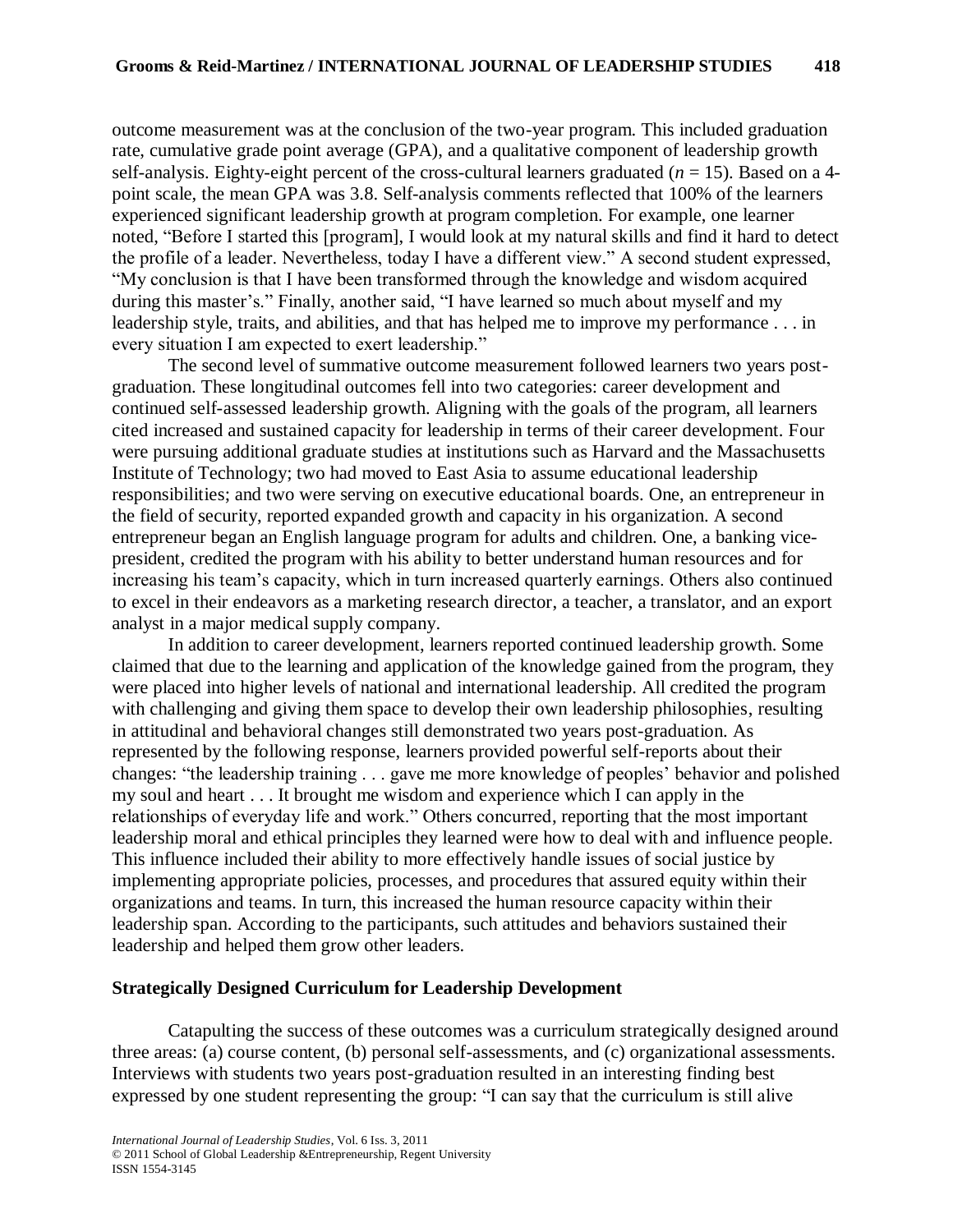within me and I really perceive myself as living, walking curriculum." This reflects that the curriculum lives within learners as they now employ and teach concepts gained in the program either directly or indirectly. They see themselves as living curricula as they constantly evolve and continue to grow as leaders. As another student stated, "I do believe it is still living within me—especially about leadership."

**Course content.** Guided by professors, the first dimension of the curriculum provided materials and experiences essential for leadership. The course content included effective leadership theories and models; philosophical and ethical/moral moorings in leadership; effective communication, conflict resolution, and negotiation theory and skills; organizational strategic planning, finances, start-up, and operations; and specific school applications, such as curriculum methods and assessments. Learners also studied research design and developed a culminating professional project while completing multiple strategically structured exercises incorporating worldview, values, and ethics. The program and curriculum were consistently monitored and assessed on a quarterly basis, ensuring continual alignment with immediate and projected longitudinal learner needs in the cross-cultural context.

**Personal self-assessments.** To understand their psychological and leadership orientation, learners' used multiple measures. Assessment occurred in three categories: (a) psychosocial and cultural dimensions, (b) leadership traits and styles, and (c) conflict resolution preferences.

*Psychosocial and cultural dimensions.* Using assessments from Selig and Arroyo (1989), learners demonstrated capacity for self-appraisal while recognizing the diversity of gifts, motivational levels, and personality tendencies of others. Equipped with this knowledge, they learned to use encouragement and positive reinforcement to empower their teams. For themselves and those around them, they demanded a high ethical and moral standard.

Based on the *Myers-Briggs Type Indicator*, almost 75% (*n* = 11) of the learners had judging style personalities, which indicated a preference for structured and decisive environments. Forty percent  $(n = 6)$  were sensing, thinking, and judging (STJ). Thorough, dependable, logical, practical, and realistic are characteristics representative of the STJ personality, which values "security, stability, belonging, preserving traditions, and applying established skills" (Clancy, 1997, p. 434). Analytical and concrete with a keen sense of responsibility, these learners work steadily toward goals while their desire for routine and order match their linear-thinking style. They carried out their responsibilities consistently and forcefully (The Myers & Briggs Foundation, n.d.). There was an almost even distribution between those preferring Introversion and those preferring Extraversion (one additional extravert), and the remainder of the learners represented a range of the *Myers-Briggs* psychological types.

The *Generalized Ethnocentrism Scale* reflected that all 15 Latin American learners and the two lead U.S. professors and mentors had low ethnocentrism scores. In response to the highand low-context scale derived from DeVito (2004), all 15 Latin American learners had high high-context scores, aligning with the expected cultural norms. This reflects a need for facesaving and conflict avoidance, yet also that relationship is of utmost importance. Follow-up focus group responses demonstrated the same theme. In contrast, the two lead U.S. professors scored high in low-context, which revealed their individualistic natures and attendant explicit and direct communication.

*Leadership traits and styles***.** From their *Leadership Trait Questionnaire* selfassessments, this group primarily described themselves as trustworthy, determined, perceptive, and persistent. The *Style Questionnaire* revealed that 40% (*n* = 6) of the group reported a balance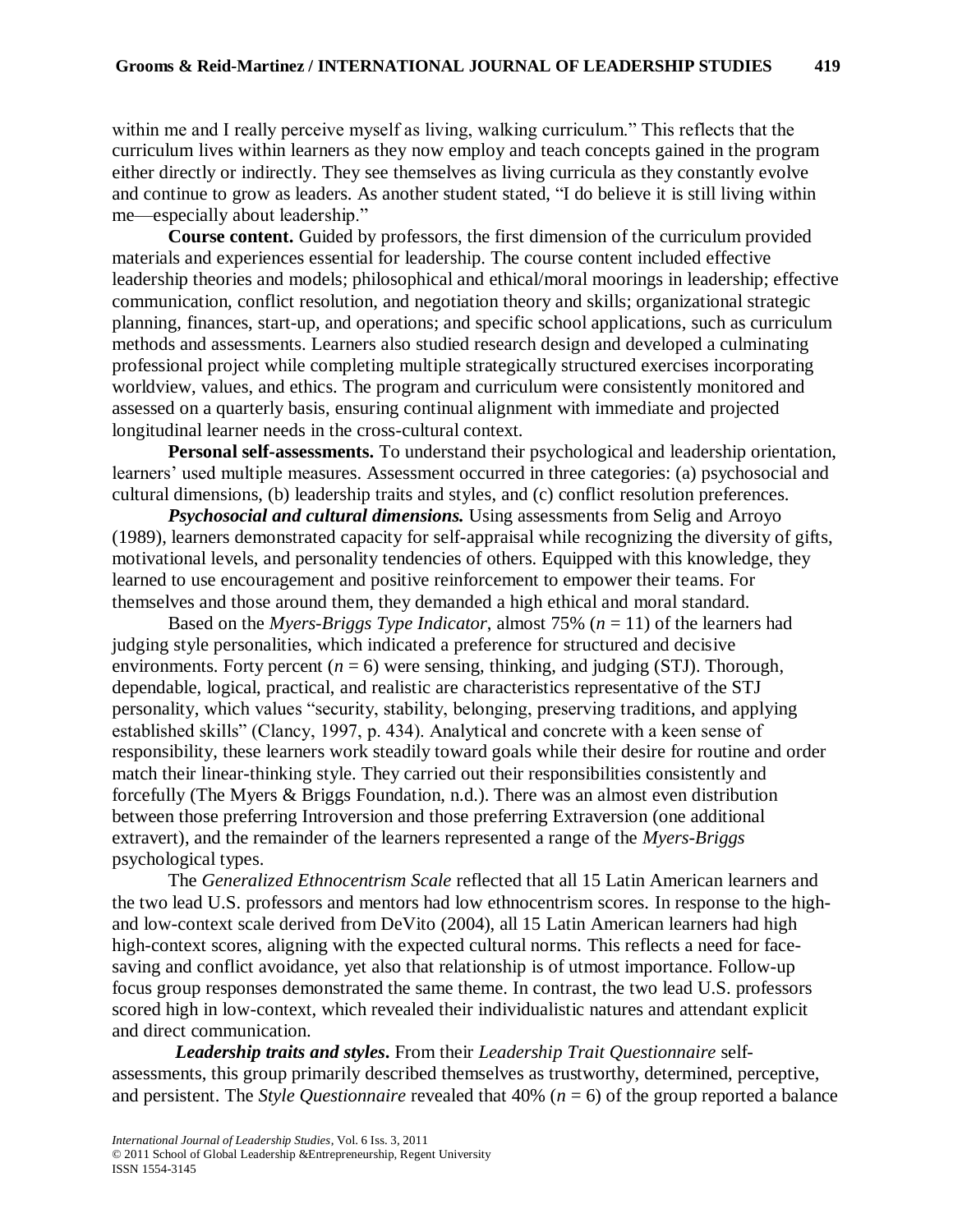in their relationship versus task leadership orientation. Three were task-oriented, one of which was extremely task-oriented. These were of particular interest because at the end of the program, all three reported dramatic leadership changes. One credited the program with significant improvement in his people skills, while another noted he now appreciated people more. The learner who identified as extremely task-oriented said, "For the first time in years, I am paying more attention to people . . . than to tasks and results . . . this [program] time was a turning point in my life."

Self-reflection through learners" autobiographies, philosophies, time log analyses, and portfolios demonstrated that this program enhanced leadership capacity. These exercises required learners to increase their self-awareness, resulting in what they referred to as personal transformation. Each learner reported that this transformational process helped them prioritize and focus while gaining strength to overcome obstacles and achieve leadership vision and goals. Leadership trait and style transformation, a recurring theme, occurred through and throughout this educational process.

*Conflict resolution preferences***.** Important to leaders is the ability to manage conflict (Hackman & Johnson, 2004; Shockley-Zalabak, 2002). From the learners' results on the Shockley-Zalabak (2002) *Conflict Profile,* this group preferred a collaborative style of conflict resolution, with males preferring a competitive style more often than females. Compromise was the second most popular choice, and one learner chose accommodation. Of interest, when responding to the *WTC* scale, this group confirmed their need for relationship: almost 75% of the cohort was willing to communicate, with 40% highly willing. This may explain why this group was primarily collaborative in their conflict resolution style.

In summary, these learners were well-balanced, self-reflective individuals. They were predominately relationship rather than task-oriented and were willing to collaboratively resolve conflict. Their ability to incorporate program information, self-reflection, and lived experience enabled learners to transform themselves and their leadership capacity. By placing these psychosocial, cultural, leadership, and conflict resolution assessments at strategic points throughout the program, the curriculum modeled the need for ongoing self-transformation through sustained self-learning.

**Organizational assessments.** Learners assessed their organizations by directly applying knowledge gained from course content. Organizational assessments enabled learners to determine direction for their leadership, while Gannt charts and other planning tools helped them anticipate and define strategic goals for organizational growth.

As the above assessments suggest, learners gained substantial self-knowledge during this program. In tandem with the organizational assessments and strategic organizational goal development, learners evaluated their personal leadership growth and adjusted it in light of organizational needs, assuring alignment. In evaluating themselves, learners eagerly applied what they discovered; however, challenges, including the *angst* of personal reflection, assailed the learners on many fronts. As one student described it, "I can say that the whole program was like a 'watershed' for me." Throughout the process as learners discovered their strengths and weaknesses, professors mentored them in not only developing a strategic plan for personal growth, but also in refining their leadership at each stage of development.

## **Mentoring**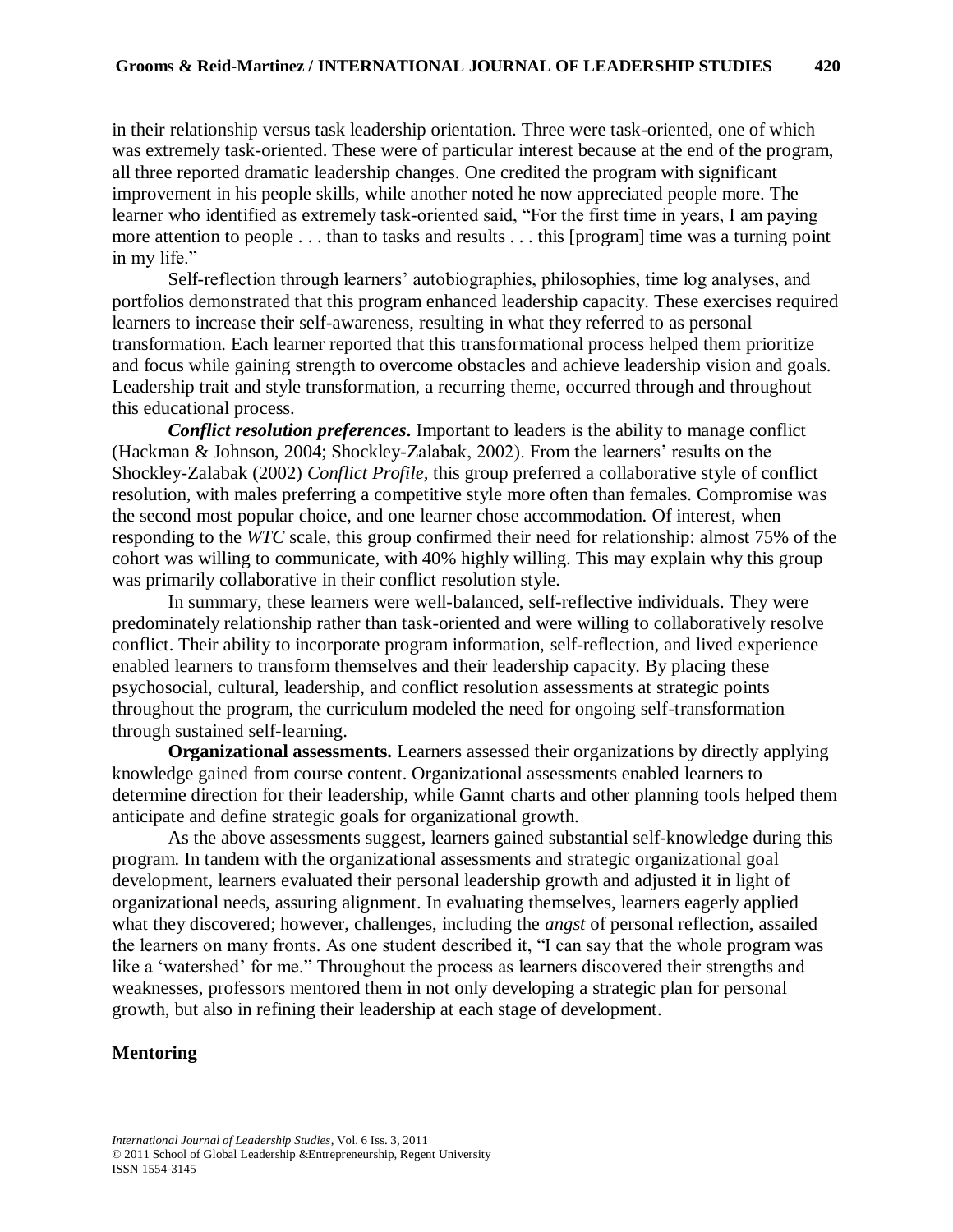Embedded throughout the program, Grooms and Reid-Martinez"s (2006, 2008) interaction function and Jacobi"s (1991) mentoring function surfaced repeatedly. Supporting Grooms" (2000) work, the *CMIS* responses revealed learners desired task interaction in three categories: (a) informational feedback, (b) evaluative feedback, and (c) intellectual discussion. Regarding informational feedback and mentoring functions, all learners stated that access to resources and information about organizational culture and key personnel were *frequently* to *always* provided. In addition, all reported that professors *frequently* to *always* clarified goals and values through evaluative feedback and mentoring. While all noted knowledge acquisition occurred through intellectual discussions, one learner asked for more challenges in those discussions. This illustrates that task interaction directly related to the mentoring functions.

Additional *CMIS* findings support that socio-emotional functions of mentoring and interaction in the leadership development process fell into two categories: (a) motivation/support and (b) socializing, again aligning with the work of Grooms (2000). In the area of motivation/support and its related mentoring functions, all learners indicated they *frequently* to *always* received: adaptation of instructional materials; acceptance, support, and encouragement; advice and guidance; coaching; role modeling; and a safe and supportive environment in which to learn. For mentoring functions that paralleled socializing, learners had varied responses. Fiftyseven percent agreed that professors *frequently* to *always* enhanced their social status. Fifty percent said they *frequently* to *always* received visibility and exposure, while 64% said they received sponsorship or advocacy. Only 7% (*n*=1) said they were socialized into their professions, perhaps indicative of the variety of professions represented and the transcontinental dimensions of the program with professors and students in different cultures and geographical locations. Thus, all 15 mentoring functions occurred at various levels with mentoring sustained throughout the program.

## **ICT/Blended Communication**

Designed to meet the needs of current and future leaders and to provide learning from a cross-cultural perspective, one distinctive element of this program was the virtual, blended learning environment. This context, which demanded the use of ICTs and f2f platforms, required learners to operate in today"s technology-laden global environment while maintaining the richness of interpersonal communication. As was expected, learners and professors used the f2f environment to establish and deepen relationships. It also afforded the opportunity and format for quickly resolving issues as they sat together in one location. At the same time, the virtual environment allowed learners to connect with greater breadth of information and with the broader community of experts while remaining in touch with their professors after the f2f meetings. By combining the richness of f2f and the connectivity of ICTs, learners sustained communication over time and space.

Through assignment assessments, observations, and interviews, the professors observed student use of ICTs in the learning process. Although the program was designed with designated roles for technology, learners quickly adapted ICTs to meet their cultural expectations and needs. For example, in online assignments created to teach problem solving, these learners automatically moved to a blend of f2f and virtual communication. Requiring sensitivity and adjustment in working with learners on technological adaptations, professors modeled empowerment, an important leadership skill. Additionally, the process taught learners advantages and disadvantages of various communication channels.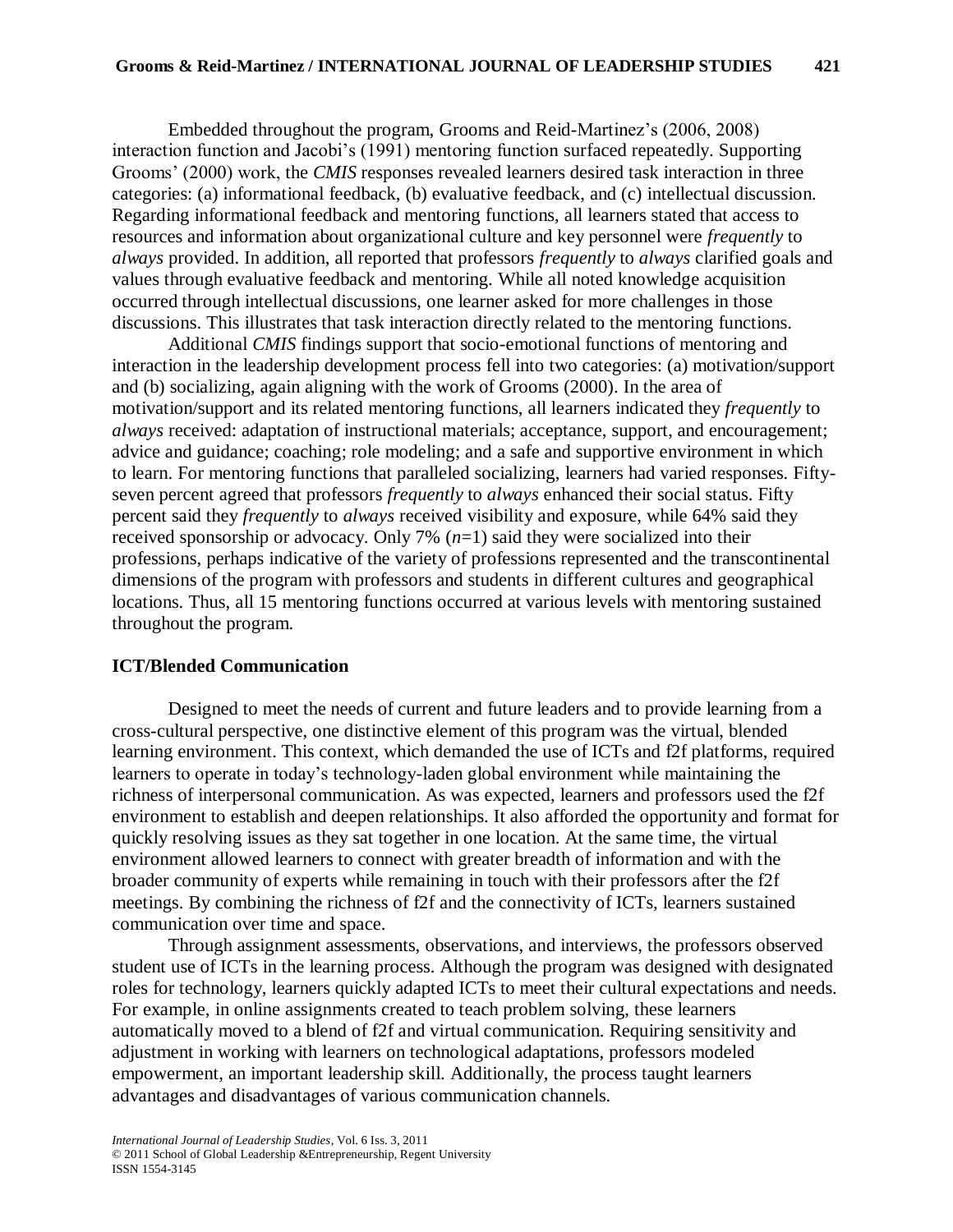Through ICT connectivity, professors gave the cross-cultural learners guidance; as a team, they provided responses to learners on an almost 24/7 basis. As technology allowed learners to interact continuously with peers, it also facilitated swift and easy connections with local, regional, national, and international experts. This experience further prepared learners to incorporate ICTs at new levels of organizational team building as they came to understand which medium applied most appropriately to which messages and functions of communication and leadership. For example, learners were encouraged to network for virtual mentoring and to use ICTs for the content of their courses (e.g., virtual libraries, audio and video streaming, chat rooms, and the early stages of Web2 technologies). Furthermore, they gained an understanding of how to lead in cross-cultural, virtual contexts as they immediately applied this new leadership knowledge in their organizations. This presented yet another avenue for assuring the ease of sustaining learners' leadership through sustained learning, sustained support of a network of peers, and sustained and deepened organizational relationships as they learned to use ICTs as an important means of communication for broader networking and knowledge development.

#### **Discussion**

From this case study, an educational model emerged illustrating the synergistic relationship that facilitates sustained leadership in educational programs. Key elements confirmed that leadership sustainability, demonstrated through learner outcomes, was an intricate weaving of multiple factors in the educational program. Three critical areas emerged: (a) sustained communication in the ICT/Blended environment, (b) sustained mentoring, and (c) sustained curriculum and learning. Figure 1 portrays the elements and relationships of sustainable leadership development model.

## **Sustained Communication in the ICT/Blended Environment**

The first key element, sustained communication, resulted from the blended learning environment that combined f2f and ICTs, including the use of virtual classrooms, so that learners were connected with information, peers, professors, and experts. Due to the cross-cultural, crosscontinental dimensions of this educational endeavor, use of ICTs made a dynamic 24/7 learning opportunity possible. It also facilitated timely post-graduation leadership development follow-up.

Additionally, in this case study learners used media for their own purposes and in their own ways, and the professors adapted to that usage. This was congruent with traditional understanding of media uses-and-gratifications and functions of such media, such as transmission of information and culture (e.g., Carey, 1989; Katz, Blumler, & Gurevitch, 1974; Katz, Haas, & Gurevitch, 1973; McQuail, Blumler, & Brown, 1972).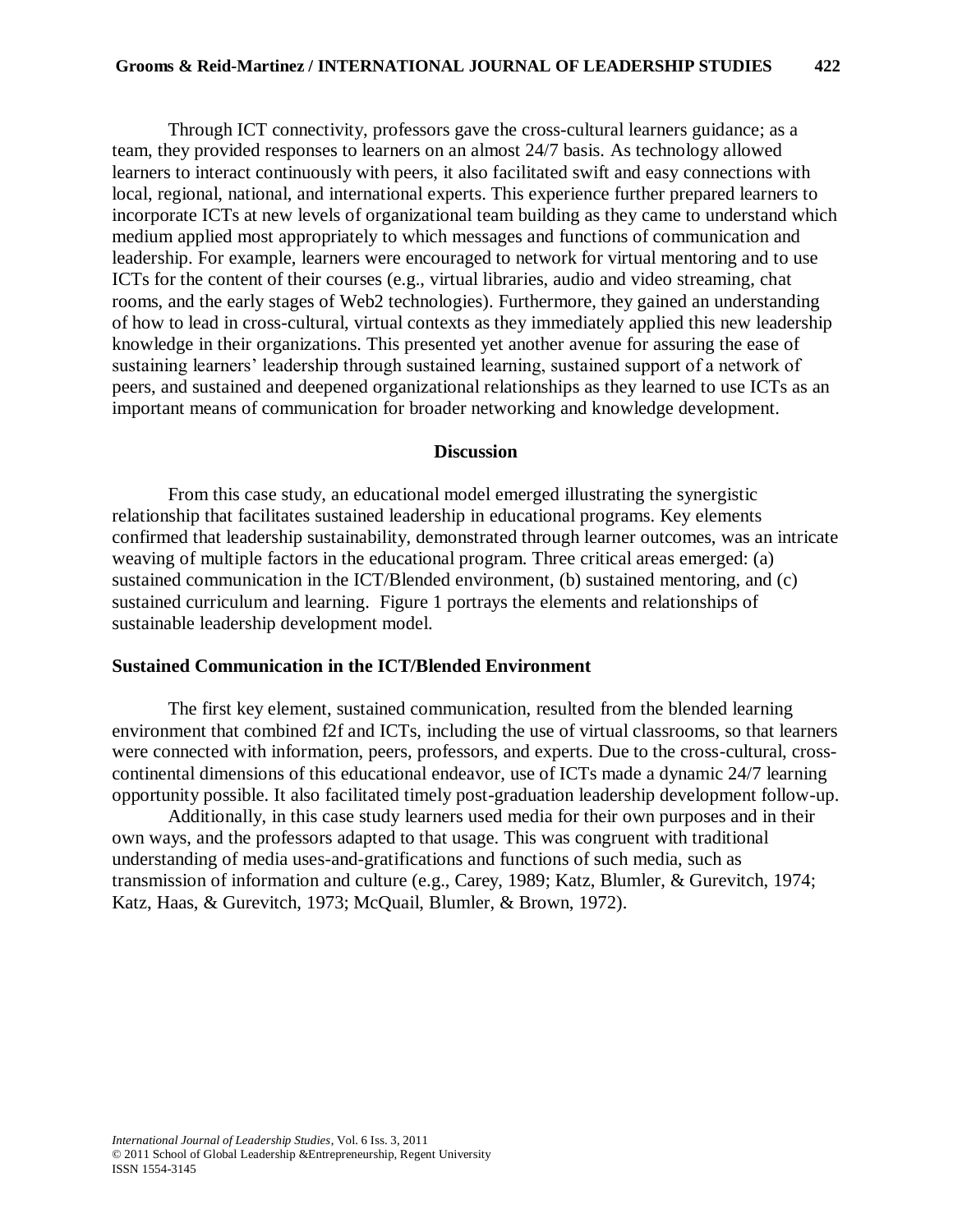

*Figure 1*. Sustainable Leadership Development Model. Adapted from Reid-Martinez & Grooms (2008).

In the communication process, students were empowered to more clearly manifest their leadership roles in both the f2f and virtual environments as they transmitted a new cultural ethos grounded in their axiological, ontological, and epistemological development. This development, especially the learner"s self-analysis with its transformational dimensions, revealed the strategic and essential roles of both the educational medium and the learner's newly enhanced ontological and axiological leadership character and fiber. This character was the important membrane through which learners" virtual communities evolved as they were created and sustained through the transmission of culture using multiple mediated channels. With the merger of medium and culture, the old adage that "the medium is the message" (McLuhan, 1964) surfaced as media influenced the ways in which these learners defined their newly created virtual communities with their related leadership and learning development.

Most importantly, the creation of these communities deepened learners' leadership capabilities. The connectivity offered by technology aided in sustaining the participants' leadership in healthier and more intentional ways. Taking advantage of the strengths of available media, learners came to understand best leadership communication practices. This sustained communication in the ICT/Blended environment promoted leadership sustainability over time along with leadership succession as the learners trained future leaders.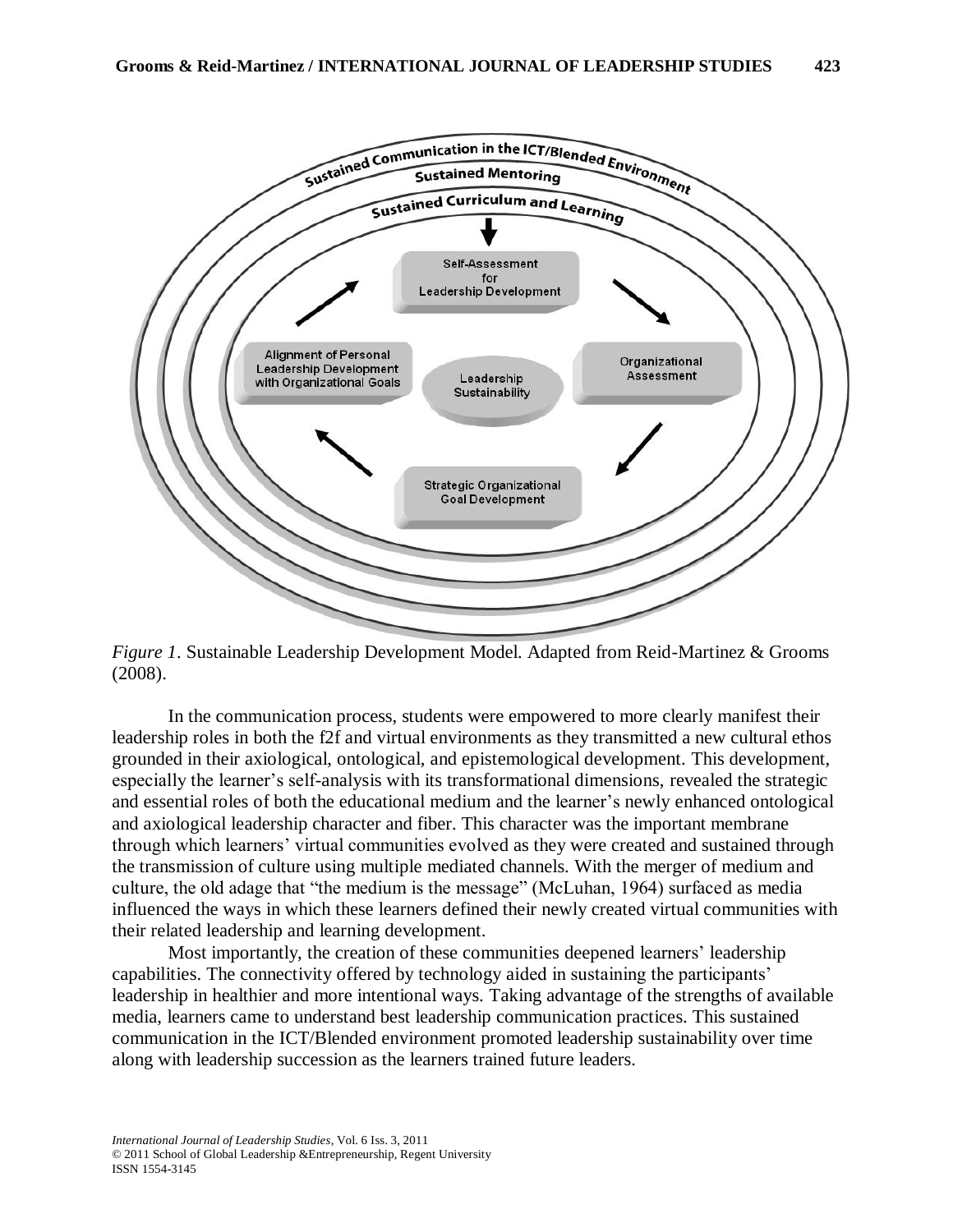# **Sustained Mentoring**

Sustained mentoring surfaced as an essential element in this leadership development program, confirming Stoddard"s (2003) conclusion that "in a real sense, mentoring is leadership—leading a mentoring partner to self-discovery, self-fulfillment, and paradoxically, selflessness" (pp. 192-193). Wilkes (1998) further stated that mentoring is how leaders "prepare the next generation of leaders for service [and] unless there are future leaders, there is no future" (p. 236). Indeed as individuals in this study were observed two years post-graduation, all were actively teaching, modeling, or implementing, as well as mentoring, what they had been taught.

These learners understood mentors to be professors who were guides and facilitators providing content, pointing the way, assessing for quality, and filling in gaps with recommendations, information, and wisdom as needed. To further assure that mentoring took place, the curriculum was embedded with assessments related to Jacobi"s (1991) mentoring functions and was designed to operate in tandem with the professors mentoring in the f2f and ICT learning environments. These assessments allowed timely and quality feedback to learners throughout the process. As a team, professors provided 24/7 mentoring support through interpersonal and mediated communication. When combined with the embedded mentoring functions, this created a fail-safe opportunity to ensure sustained mentoring.

## **Sustained Curriculum and Learning**

Designed to provide transformational opportunities for learners, the curriculum also created a sustained learning environment. As mentioned earlier, learners demonstrated this by noting that the curriculum "still lives within them," indicating the sustained curriculum had a dynamic rather than a static effect.

The curriculum's transformational element resulted from the synergy of leadership theory, self-analysis, and praxis. Most importantly, these three were placed within ethical and practical applications that pushed the learners to understand themselves in real-life contexts. The learners had to first "know themselves" and their ethics and values to better assess their organizational leadership. This ontological and axiological perspective required learners to complete a number of leadership self-assessments that were revisited and reassessed at different points of the program. This process demonstrated levels of personal internal transformation. When combined with their organizational assessment, learners checked for alignment and made appropriate changes in their personal leadership development in light of strategic organizational goals. By helping learners continuously make connections and alignments between their deep internal locus of control with leadership and their external leadership environment, the learners as leaders were better positioned to effectively influence and meet the needs of their evolving organizations. This resulted in sustainable leadership through sustained curriculum and learning that granted a high level of satisfaction for these learners as they transformed themselves and their organizations.

## **The Model and Sustainable Leadership Education Programs**

Mirroring contemporary learning theories and consistent with the earlier works of Reid-Martinez (2006) and Reid-Martinez, Grooms, and Bocarnea (2009), the Sustainable Leadership Development Model demonstrates the importance of educational programs combining social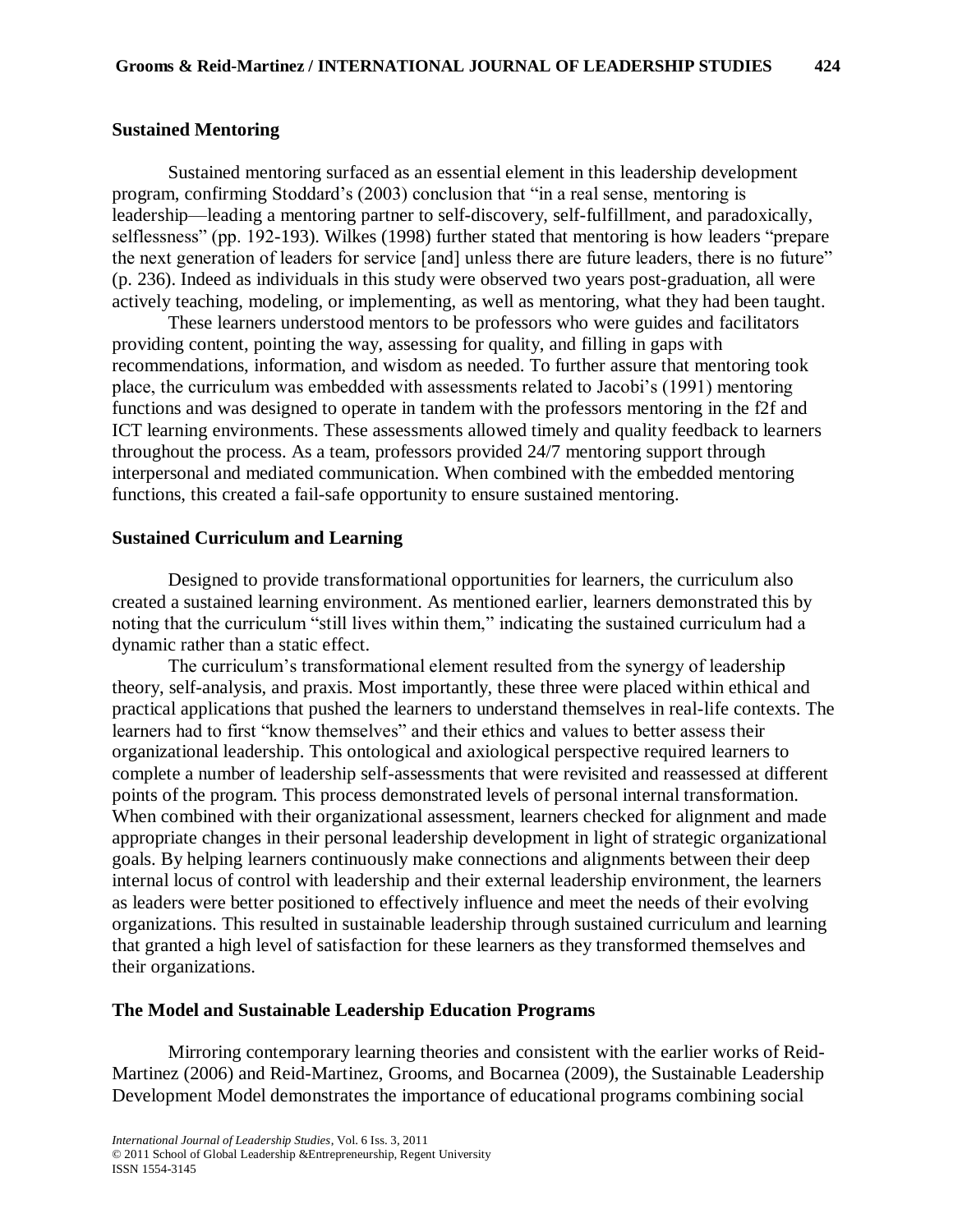constructivism (Berger & Luckman, 1967; Vygotsky, 1978) and connectivism (Siemans, 2005) for successful learning. This approach recognizes that students do not learn strictly within the confines of their educational institutions, but rather within the broader context of their personal lives. In this educational program, use of ICTs expanded the learner"s ability to gather knowledge from multiple contexts.

Consequently, the boundaries of the educational institution blurred as ICTs and the larger community were integrated into the learning process. With ICTs and their capacity to transmit both information and culture, learners worked collaboratively to bring their own and others' worldviews and experiences into the learning community. In this process, they negotiated and generated meaning through shared understanding and experiences filtered by their axiological screens. Thus, in this constructivist environment education moved from a single individual's solitary pursuit of knowledge to a collaborative learning community that reciprocally shaped and informed learners as they in turn shaped and informed the community. Such an approach focused on constant regeneration, refinement of personal internal values, and transformation of the leaders within their learning communities, supporting the earlier work of Hargreaves and Fink (2003, 2004, 2006) that implied the leader as learner is key to sustainable leadership.

Simultaneously, a connectivist approach to learning was observed as well. Technology created a dynamic nature of multiple networks, and leaders as learners sifted through rapidly changing databases. They gleaned and gathered from the montage of regional and global experts, journeying through constantly evolving social networks and congregating electronically with others to discuss themes and ideas. In these shifting and fluid digital communities, learners used a constructivist approach filtered through their ontology and axiology to garner what they needed for leadership empowerment and sustainability. As they married their internal constructivist state with their external connectivist environment, the learners developed knowledge in the social construction and practice of their leadership. This ongoing connective and constructive process of learning and leading helped to create sustainable leaders.

## **Limitations and Future Research**

Limitations of the current study center on the question of over-measurement. As noted earlier, over-measurement can create a problem with "tool fratricide," which may have skewed the results in this leadership development study. Future researchers should select instruments that would be most effective for studying nuances of leadership development in specific intercultural and international learning environments. Future research could also focus on which learning methods and andragogies are best aligned within the cultures of both the learners and the facilitators. At the same time, research could focus on third culture development as it relates to leadership education. Third culture here references what occurs in the new learning spaces created through contemporary use of virtual and f2f blended education to create and sustain leadership development in global learning initiatives.

### **Conclusion**

In conclusion and in response to the research question, this study suggests that a strong leadership program will model the way of empowerment and development of individuals rather than deplete human resources as it encourages sustained leadership through sustained communities of learning. This educational initiative immersed learners in a virtual/blended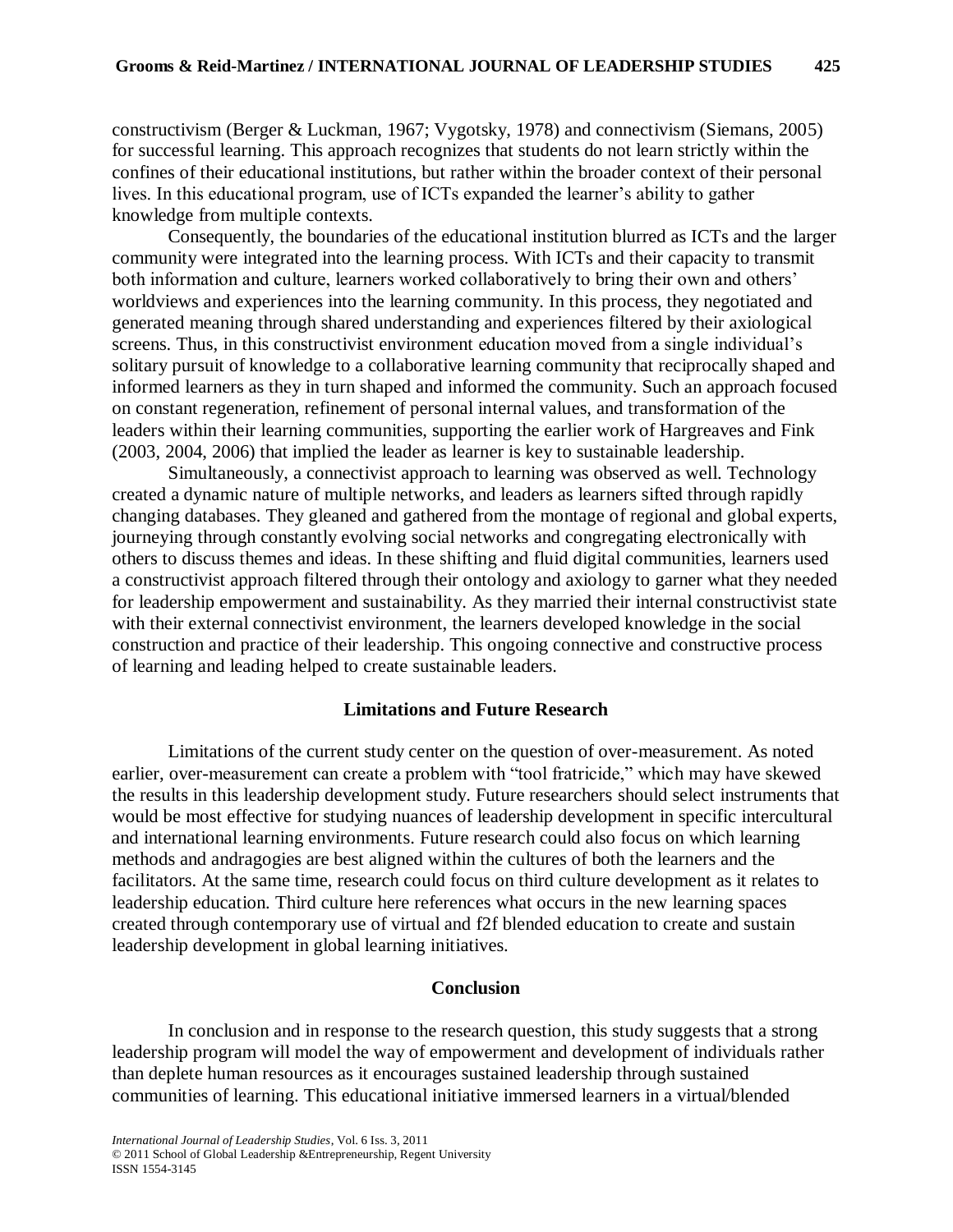learning environment that focused on personal transformation in order to transform their organizations and communities.

Through modeling and mentoring, learners were provided with intentional leadership support structures and, for their futures, they gained the ability to build sustained learning communities for sustained leadership within themselves and their followers. Such sustained learning creates a cycle of ongoing leadership development that continuously moves current and future leaders from information to the creation of reservoirs of knowledge and wisdom, further deepening and sustaining leadership. This continuous leadership growth provides an important constant in the evolution of sustainability, demonstrating that like sustainable development, sustainable leadership represents a process, not an end state.

## **About the Authors**

Linda D. Grooms, Ph.D., currently serves as an associate professor of educational leadership and most recently served as the program director for the Latin American Project in the School of Education at Regent University. With almost three decades of leadership experience and degrees in both educational and organizational leadership, she has a passion for nation building through the transformational leadership of educational systems. Dr. Grooms conducts leadership training both nationally and internationally in such places as Stuttgart, Germany; Lima, Peru; and Sao Paulo, Brazil. In addition, she has presented at such organizations as the European Communication Congress, European Communication Research and Education Association, National Communication Association, International Communication Association, International Leadership Association, Society for Information Technology and Teacher Education, and the Sloan-C International Conference on Asynchronous Learning Networks in such places as Rome, Munich, Hamburg, Calgary, Vancouver, and Dubai. Her research interests include leader identity, authenticity, and spirituality; transformational, sacrificial, and crisis leadership; adult, distance, and online learning and pedagogy; interpersonal, computer-mediated, and organizational communication; personality or psychological types; and critical thinking.

Email: [lindgro@regent.edu](mailto:lindgro@regent.edu)

Kathaleen Reid-Martinez, Ph.D., currently serves as vice-president for academic affairs at Mid-America Christian University. She also is the executive advisor to the Center for Effective Organizations at Regent University and is senior advisor to the Partners for Peace Consortium on virtual education for leaders. Since completing her degree in communication, she has spent the last two decades in communication and leadership research as well as administration, teaching, and consulting. Dr. Reid-Martinez has served as dean of a school of leadership studies and presented at or consulted to such organizations as the European Communication Congress; European Communication Research and Education Association; National Communication Association; International Communication Association; International Leadership Association; Department of Education in the Netherlands; the NATO Defense College in Rome, Italy; the Federal Degree Granting Institute; the National Institute of Justice; Jones Cable, now owned by Time Warner; and the Bureau of Education in the People's Republic of China. Most recently, Dr. Reid-Martinez has worked to develop health programs in the Middle East and undergraduate programs in South Africa. Spanning five continents, she has pursued a better understanding of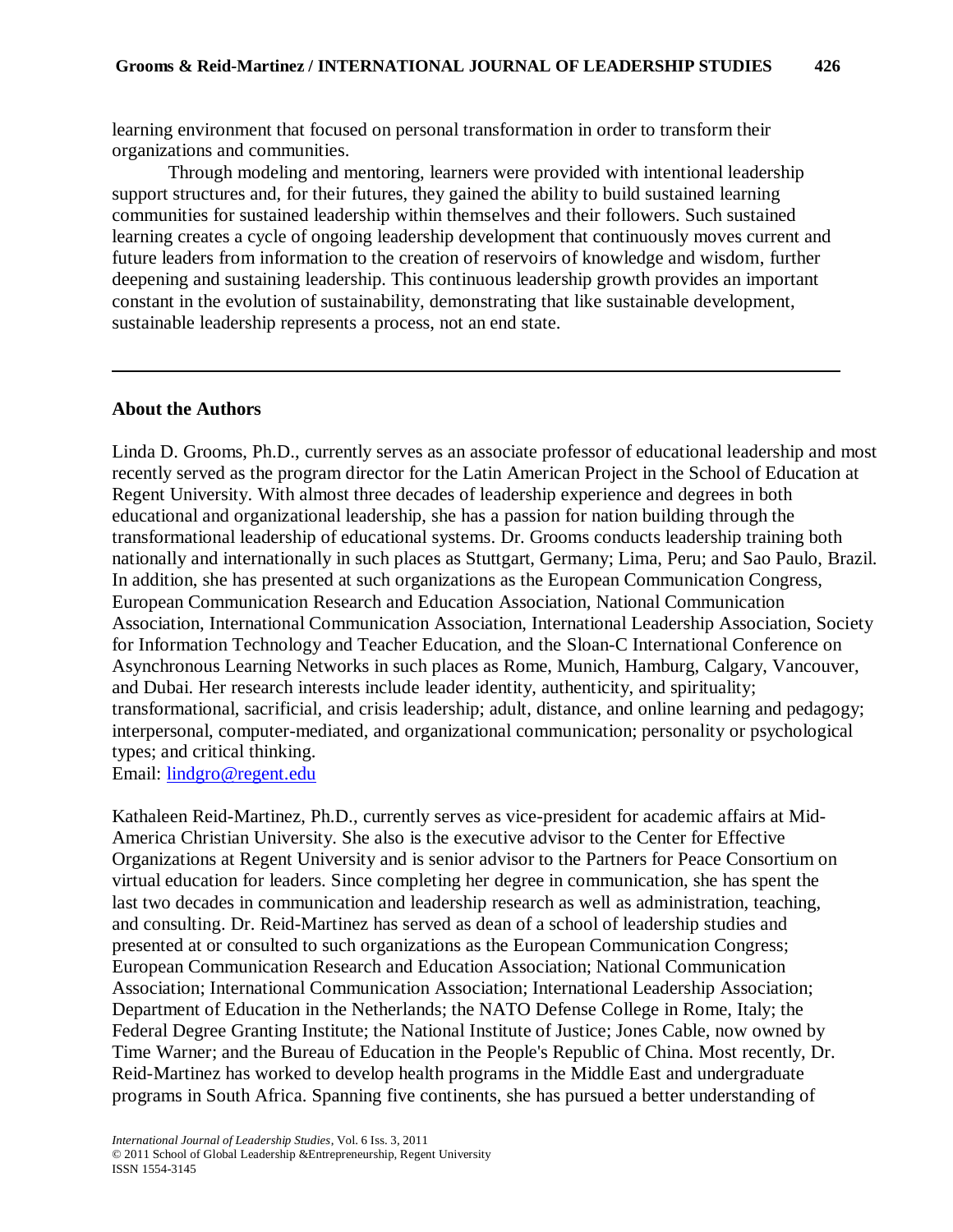leaders, their education, and their communication. Email: [kreid-martinez@macu.edu](mailto:kreid-martinez@macu.edu)

# **References**

- Bennis, W. (1998). Becoming a leader of leaders. In R. Gibson (Ed.), *Rethinking the future* (pp. 148-163). London: Nicholas Brealey Publishing.
- Berger, P. L., & Luckman, T. (1967). *The social construction of reality: A treatise in the sociology of knowledge.* Garden City, NY: Anchor Books.
- Bocarnea, M. C., Grooms, L. D., & Reid-Martinez, K. (2006). Technological and pedagogical considerations in online learning. In A. Schorr & S. Seltmann (Eds.), *Changing media markets in Europe and abroad: New ways of handling information and entertainment content* (pp. 379-392). NY/Lengerich: Pabst Science Publishers.
- Brady, A. K. O. (2005). *The sustainability effect: Rethinking corporate reputation in the 21st century.* NY: Palgrave Macmillan.
- Brandon, P. S., & Lombardi, P. (2005). *Evaluating sustainable development in the built environment.* Malden, MA: Blackwell Publishing.
- Carey, J. W. (1989). *Communication as culture: Essays on media and society.* NY: Routledge.
- Clancy, S. G. (1997). STJs and change: Resistance, reaction, or misunderstanding? In C. Fitzgerald & L. K. Kirby (Eds.), *Developing leaders: Research and applications in psychological type and leadership development* (pp. 415-438). Palo Alto, CA: Davies-Black Publishing.
- DeVito, J. A. (2004). *The interpersonal communication book* (10th ed.). Boston: Pearson.
- Drucker, P. F. (1996). Forward. In F. Hesselbein, M. Goldsmith, & R. Beckhard (Eds.), *The leader of the future* (pp. xi-xv). San Francisco: Jossey-Bass.
- Fullan, M. (2005). *Leadership & sustainability: Systems thinkers in action.* Thousand Oaks: Corwin Press.
- Grooms, L. D. (2000). Interaction in the computer-mediated adult distance learning environment: Leadership development through online education. *Dissertation Abstracts International, 61*(12), 4692A.
- Grooms, L. D., & Bocarnea, M. C. (2003)*. Computer-mediated interaction scale.* Unpublished manuscript, Regent University, Virginia Beach, VA.
- Grooms, L. D., & Reid-Martinez, K. (2006, November)*. Crossroads: The intersection of mentoring, culture, and learning environment in contemporary leadership education.* Presentation at the annual International Leadership Association Conference, Chicago, IL.
- Grooms, L. D., & Reid-Martinez, K. (2008, March). *Creating and sustaining cross-cultural leaders through personal interaction and mentoring*. Presentation at the Women as Global Leaders Conference, Dubai, United Arab Emirates.
- Gudykunst, W. B. (1991). *Bridging differences: Effective intergroup communication.* Newbury Park: Sage.
- Hackman, M. Z., & Johnson, C. E. (2004). *Leadership: A communication perspective* (4th ed.). Long Grove, IL: Waveland Press.
- Hall, E. T. (1983). *The dance of life: The other dimension of time.* Garden City, NY: Anchor Press.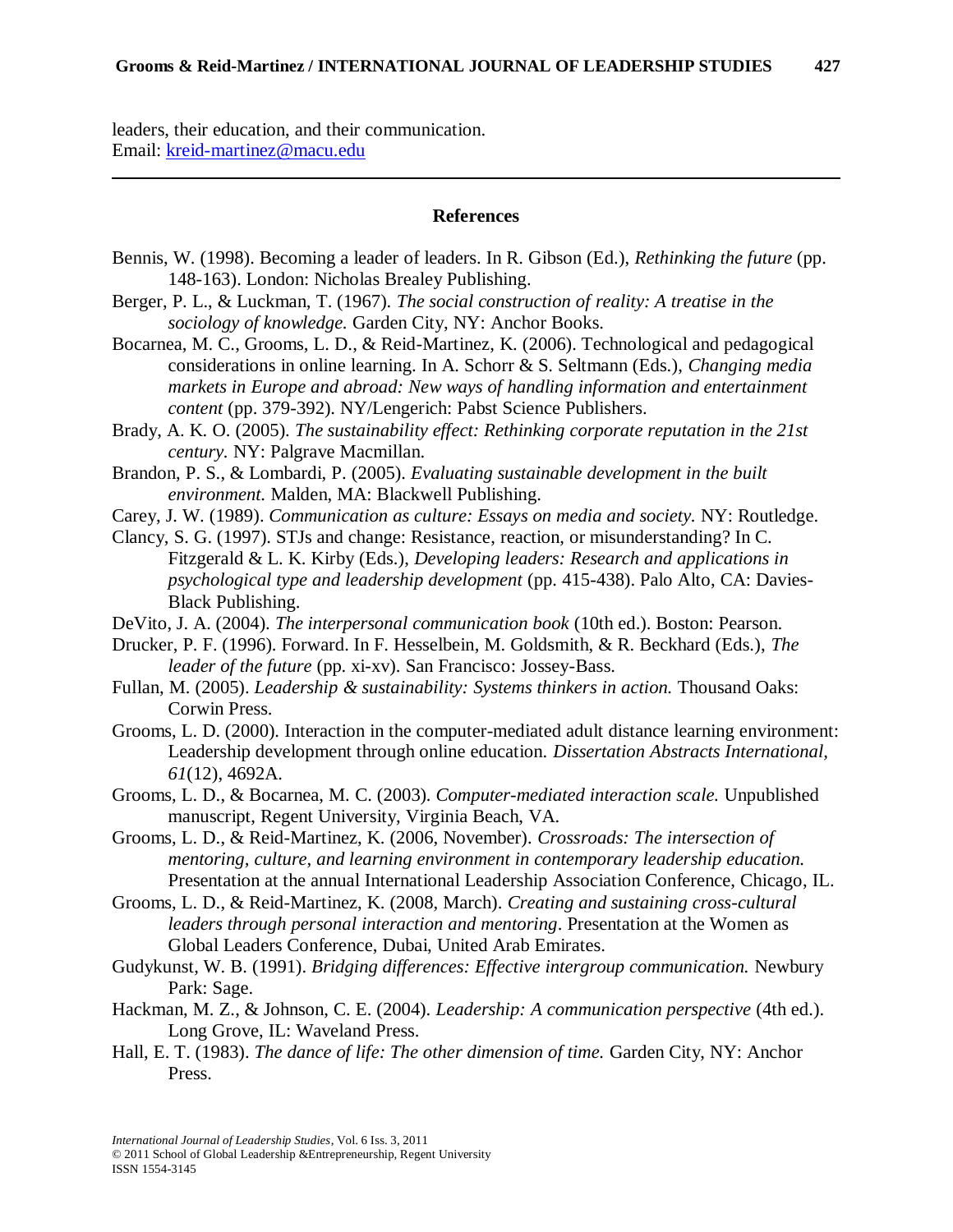- Hall, E. T., & Hall, M. R. (1987). *Hidden differences: Doing business with the Japanese.* Garden City, NY: Anchor Press.
- Hargreaves, A. (2007). Sustainable leadership and development in education: Creating the future, conserving the past. *European Journal of Education*, *42*(2), 223-233.
- Hargreaves, A., & Fink, D. (2003). *The seven principles of sustainable leadership.* Retrieved from http://www2.bc.edu/~hargrean/docs/seven\_principles.pdf
- Hargreaves, A., & Fink, D. (2004). The seven principles of sustainable leadership [Electronic version]. *Educational Leadership*, *61*(7), 8-13.
- Hargreaves, A., & Fink, D. (2006). *Sustainable leadership.* San Francisco: Jossey-Bass.
- Jacobi, M. (1991). Mentoring and undergraduate academic success: A literature review. *Review of Educational Research, 6*(4), 505-532.
- Katz, E., Blumler, J. G., & Gurevitch, M. (1974). Utilization of mass communication by the individual. In J. G. Blumler & E. Katz (Eds.). *The uses of mass communications: Current perspectives on gratifications research* (pp. 19-32). Beverly Hills: Sage.
- Katz, E., Haas, H., & Gurevitch, M. (1973). On the use of the mass media for important things. *American Sociological Review*, *38*(2), 164-181.
- Ling, O. G. (2005). *Sustainability and cities: Concept and assessment.* Singapore: World Scientific.
- McCroskey, J. C., & Richmond, V. P. (1996). *Fundamentals of communication: An interpersonal perspective.* Prospect Heights, IL: Waveland Press.
- McLuhan, M. (1964). *Understanding media: The extensions of man.* NY: Signet Books.
- McQuail, D., Blumler, J. G., & Brown, J. R. (1972). The television audience: A revised perspective. In D. McQuail (Ed.), *Sociology of mass communications* (pp. 135-165). Harmondsworth, England: Penguin.
- Nanus, B. (1992). *Visionary leadership: Creating a compelling sense of direction for your organization.* San Francisco: Jossey-Bass.
- Neuliep, J. W., Chaudoir, M., & McCroskey, J. C. (2001). A cross-cultural comparison of ethnocentrism among Japanese and United States college students. *Communication Research Reports, 18*, 137-146.
- Northouse, P. G. (2004) *Leadership: Theory and practice* (3rd ed.). Thousand Oaks: Sage.
- Portney, K. E. (2003). *Taking sustainable cities seriously: Economic development, the environment, and quality of life in American cities.* Cambridge, MA: The MIT Press.
- Reid-Martinez, K. (2006). *What's that in your hand: Leadership and collaborative learning in the 21st century*. Paper presented at the COG International Conference of Educators, Indianapolis, IN.
- Reid-Martinez, K., Grooms, L. D., & Bocarnea, M. C. (2009). Constructivism in online distance education. In *Encyclopedia of information science and technology, Vol. 2* (2nd ed., pp. 701-707). Hershey, PA: Idea Group.
- Riddell, R. (2004). *Sustainable urban planning: Tipping the balance.* Malden, MA: Blackwell Publishing.
- Selig, W. G., & Arroyo, A. A. (1989). *Loving our differences.* Virginia Beach, VA: CBN Publishing.
- Shockley-Zalabak, P. (2002). *Fundamentals of organizational communication: Knowledge, sensitivity, skills, values* (5th ed.). Boston: Allyn & Bacon.